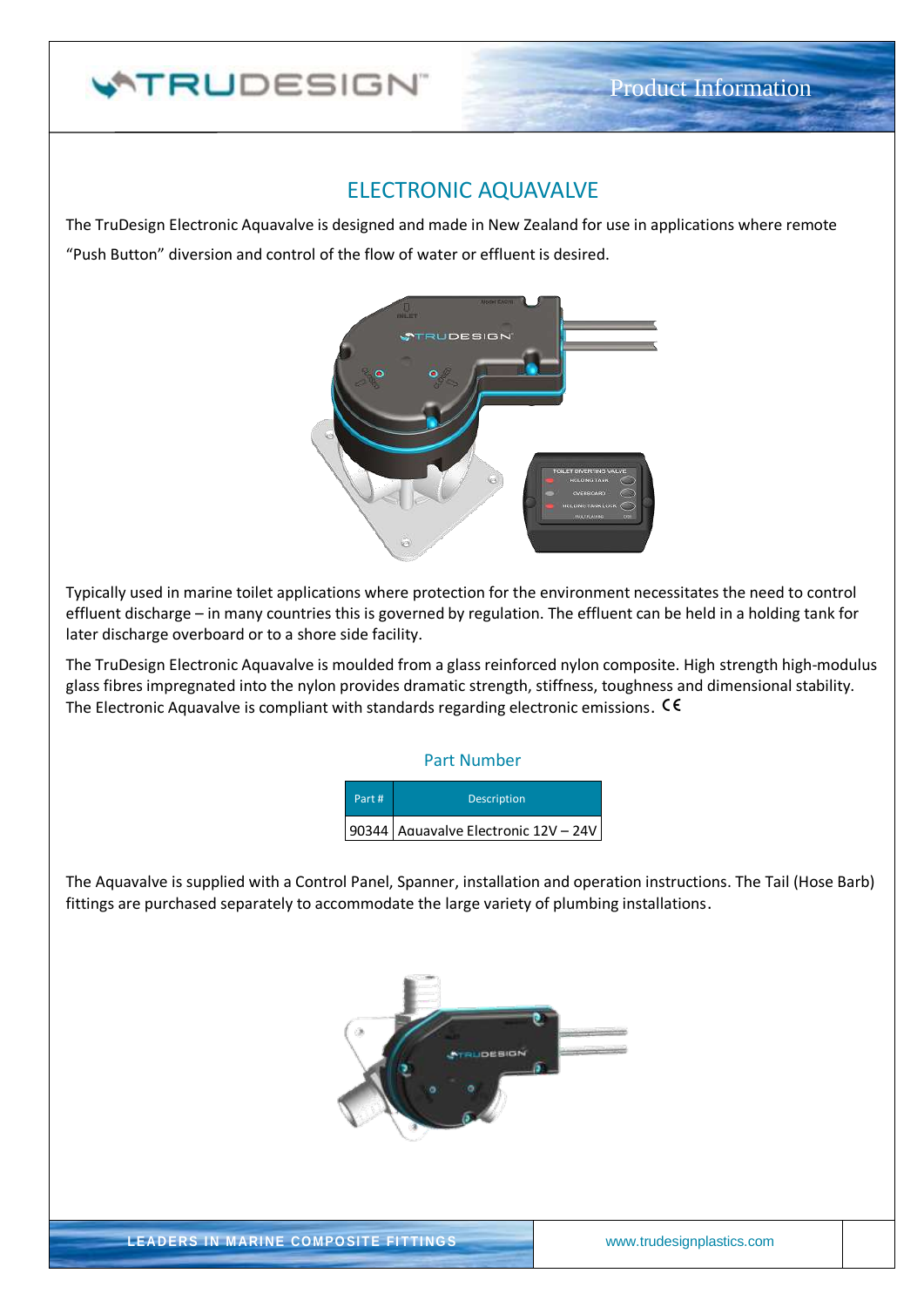$\epsilon$ 

#### **STANDARDS**

The Tru-Design Electronic Aquavalve is certified to comply with:

EN 60945: 2002 Maritime navigation and radiocommunication equipment and systems. General requirements. Methods of testing and required test results*.*

#### KEY FEATURES

| <b>Feature:</b>                                                 | <b>Benifit</b>                                                                                                                                          |  |
|-----------------------------------------------------------------|---------------------------------------------------------------------------------------------------------------------------------------------------------|--|
| Manufactured from a glass reinforced nylon<br>composite         | High strength and light weight.                                                                                                                         |  |
| Takes 12- or 24-volt DC input voltage.                          | To suit existing installations.                                                                                                                         |  |
| Supplied complete with control panel with<br>indicating lights. | LED's on the control panel clearly denote whether<br>the valve is in the "Holding Tank" or "Overboard"<br>position.                                     |  |
| Indicating lights on valve                                      | LED's on the unit clearly show which valve port is<br>closed.                                                                                           |  |
| <b>Error diagnostics</b>                                        | The control panel will indicate if the valve is jammed<br>by flashing the two LED's.                                                                    |  |
| IP55 housing rating                                             | Both the Aquavalve and the control panel are dust<br>and spray proof.                                                                                   |  |
| Easy installation                                               | With a range of straight, 90° and 120° tails, and two<br>seal options, plumbing in confined spaces is made<br>easy.                                     |  |
| Manual override of valve                                        | All valves supplied with a spanner for use in the<br>unlikely event the valve motor experiences a loss of<br>power and manual operation is needed.      |  |
| Pressure tested                                                 | All valves are pressure tested to ensure quality and<br>safety in respect to sealing and operation.                                                     |  |
| Silicon seal                                                    | The Aquavalve is the only valve on the market today<br>with smooth movement and an excellent seal with<br>good wear resistance.                         |  |
| Serviceable while on the water                                  | Ability to simply disassemble unit and clear any<br>foreign bodies as per instruction manual.                                                           |  |
| Auto rotate feature                                             | The valve upon receiving vessel power up will<br>automatically rotate to the other port and back.<br>This helps to keep the seal moving and lubricated. |  |
| Composite spanner included                                      | Avoids using pipe wrenches that gouge the fitting.<br>Facilitates access in tight places.                                                               |  |
| Can be wired into 3rd party control systems                     | Seamless integration as an OEM product.                                                                                                                 |  |

LEADERS IN MARINE COMPOSITE FITTINGS www.trudesignplastics.com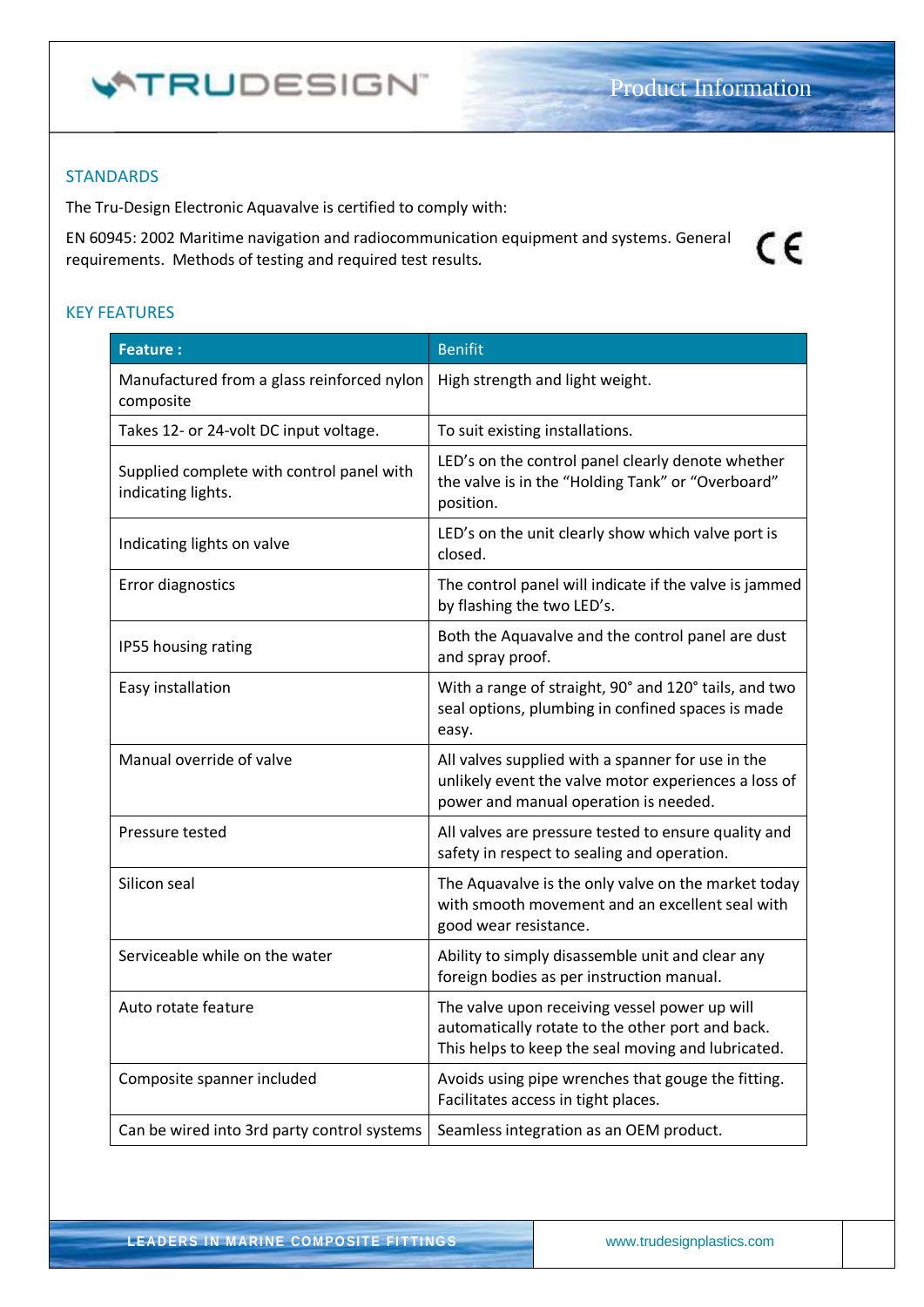# **WTRUDESIGN**

### SPECIFICATIONS

| <b>Supply Voltage</b>    | 12V DC INPUT | <b>24V DC INPUT</b> |
|--------------------------|--------------|---------------------|
| <b>Stand-by Current</b>  | 0.04A        | 0.028A              |
| <b>Operating Current</b> | 3.3A         | 1.2A                |
| <b>Stall Current</b>     | 20A          | 8.4A                |

#### DIMENSIONS

All dimensions in mm.

All dimensions nominal.